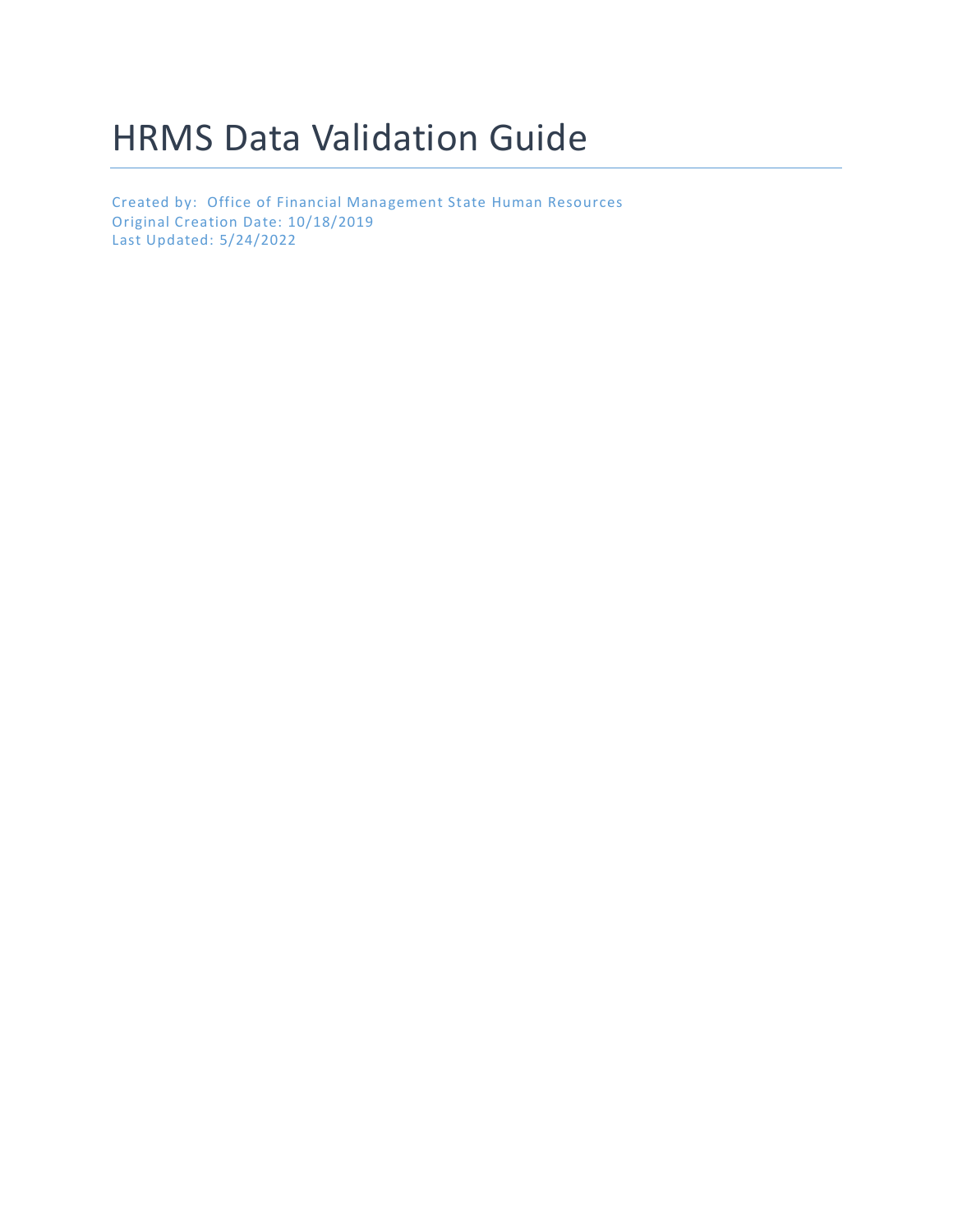# **Contents**

| Modern Work (Telework /Flex Work / Compressed Work Week)  10 |  |
|--------------------------------------------------------------|--|
|                                                              |  |
|                                                              |  |
|                                                              |  |
|                                                              |  |
|                                                              |  |
|                                                              |  |
|                                                              |  |
|                                                              |  |
|                                                              |  |
|                                                              |  |
|                                                              |  |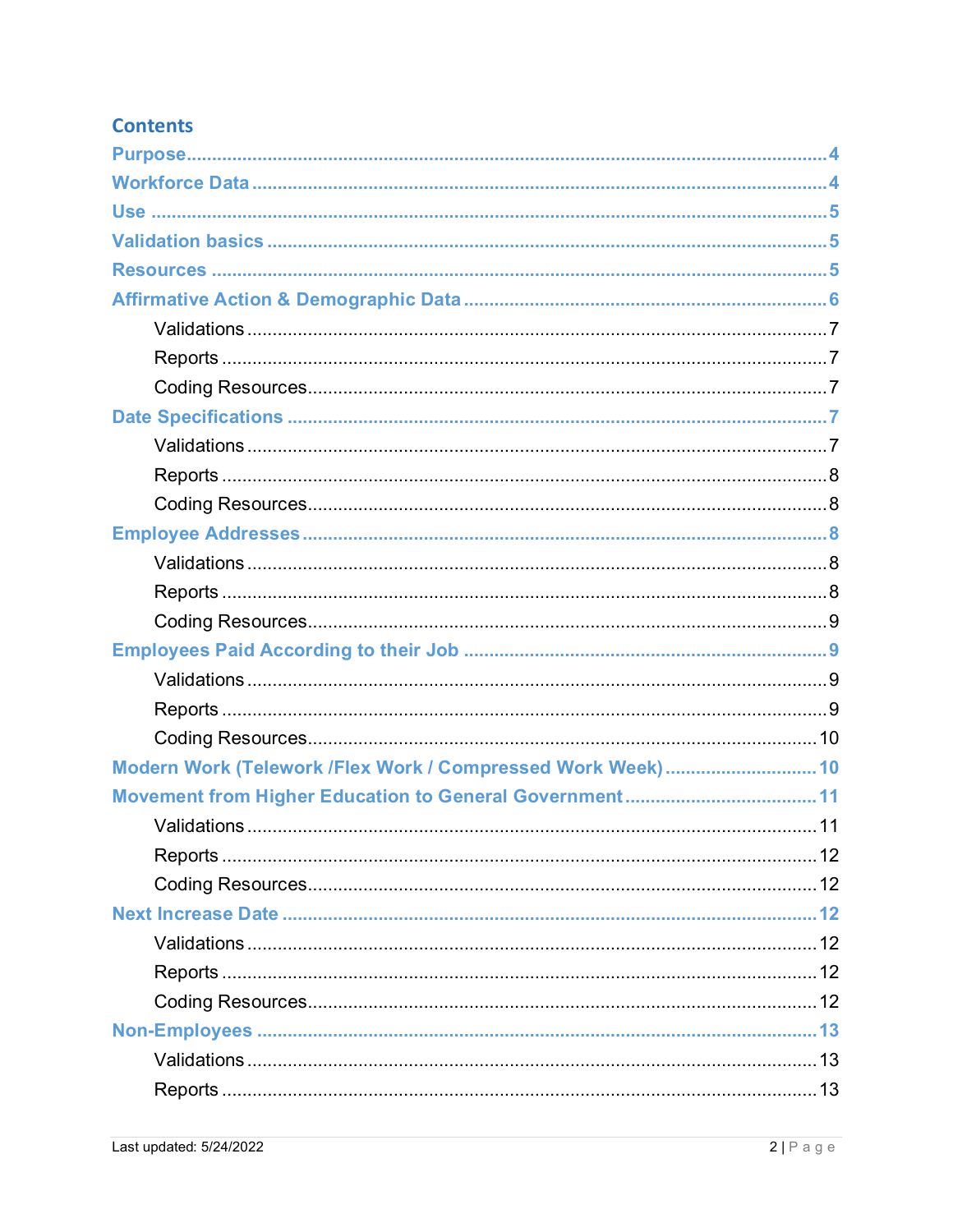| Organizational Management Relationships Error! Bookmark not defined. |  |
|----------------------------------------------------------------------|--|
|                                                                      |  |
|                                                                      |  |
|                                                                      |  |
|                                                                      |  |
|                                                                      |  |
|                                                                      |  |
|                                                                      |  |
|                                                                      |  |
|                                                                      |  |
|                                                                      |  |
|                                                                      |  |
|                                                                      |  |
|                                                                      |  |
|                                                                      |  |
|                                                                      |  |
|                                                                      |  |
|                                                                      |  |
|                                                                      |  |
|                                                                      |  |
|                                                                      |  |
|                                                                      |  |
|                                                                      |  |
|                                                                      |  |
|                                                                      |  |
|                                                                      |  |
|                                                                      |  |
|                                                                      |  |
|                                                                      |  |
|                                                                      |  |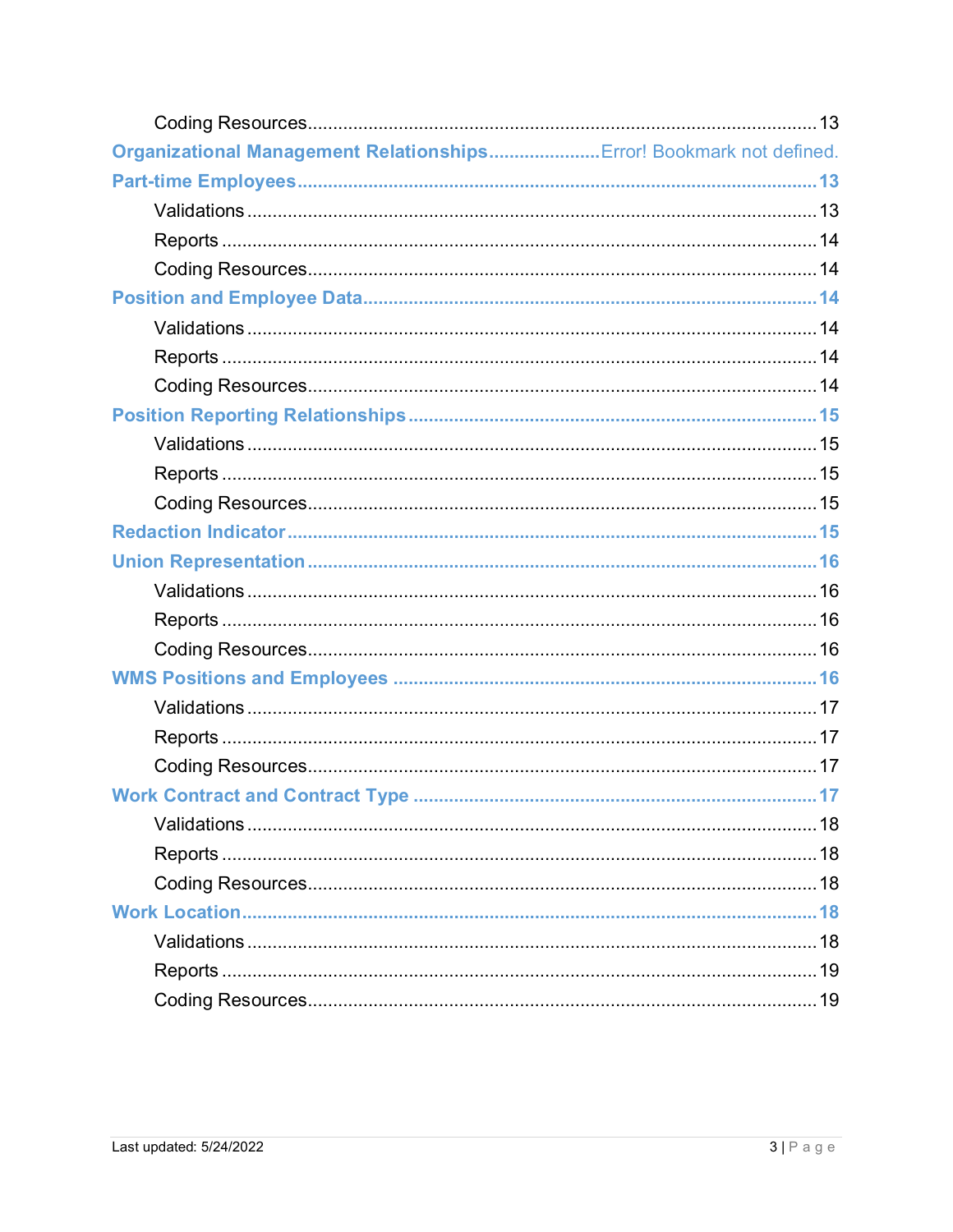# <span id="page-3-0"></span>Purpose

The purpose of this document is to provide guidance and best practices on validating Human Resource Management System data to ensure complete, accurate, and consistent workforce data.

<span id="page-3-1"></span>This guide is not exhaustive and will continue to be updated with additional content and recommendations.

# Workforce Data

HRMS data is used in many ways and for many purposes. For example:

Agencies might use HRMS data to:

- o Reduce risk and ensure compliance of policies, rules, and laws
- o Ensure employees receive correct pay and benefits
- o Help document the need for new strategies or programs
- o Help make informed workforce planning decisions
- o Evaluate and monitor program or strategy effectiveness

The Governor's Office or legislative staff might use HRMS data to:

- o Help make informed decisions about the workforce
- o Monitor progress towards a goal
- o Evaluate program or policy effectiveness

State Human Resources might use HRMS data to:

- $\circ$  Make financial projections that inform collective bargaining and budget decisions
- o Help inform enterprise policy and strategy decisions
- o Evaluate and monitor program, policy, and strategy effectiveness
- o Publish workforce data to the web
- $\circ$  Respond to records, data, and information requests from unions, the media, and private citizens

HRMS data is fed to multiple downstream systems, such as:

- o Compensation Impact Model (CIM) for financial projections
- $\circ$  Accounting Financial Reporting System (AFRS) for payroll accounting details
- o Washington Workforce Analytics (WWA) for enterprise reporting
- o Health Care Authority for health benefits management
- o Department of Retirement Systems for retirement benefits management
- o Agency shadow systems

If HRMS data is not accurate then employees may not receive correct pay and benefits, agencies could receive penalties from audit findings, financial projections and budget allotments may be inaccurate, and legislative, policy, and strategy decisions may be made based on inaccurate workforce data analysis and conclusions.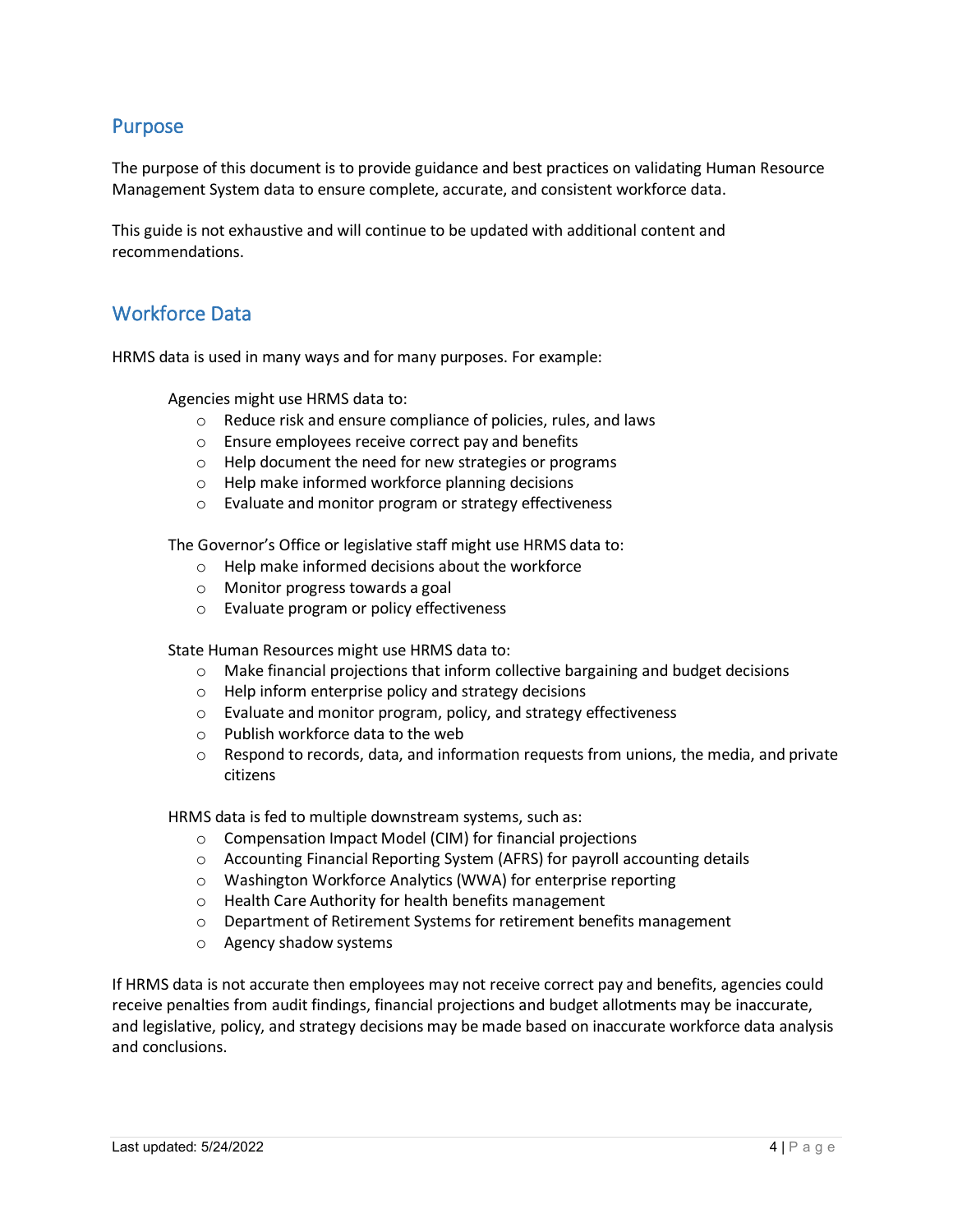# <span id="page-4-0"></span>Use

This guide will provide suggestions and recommendations for validating and cleaning your HRMS data.

The ultimate goal is to enter data into HRMS correctly the first time. However, there are many reasons why this does not always happen, for example, data entry mistakes, incomplete, untimely, or incorrect information, inconsistent processes, inadequate training, etc. This validation guide should supplement other data entry and internal control best practices, such as:

- $\checkmark$  Adhere to data standards, definitions, and processes
- $\checkmark$  Review all data entries (self, peer, lead/supervisor)
- $\checkmark$  Keep documentation and training materials up to date
- $\checkmark$  Educate processors on the importance of data accuracy
- <span id="page-4-1"></span> $\checkmark$  Create a data quality culture across all levels of the organization

# Validation basics

To validate means to check the validity or accuracy of something. Here are some HRMS data validation tips:

- $\checkmark$  Look for missing data
- $\checkmark$  Compare data fields that should match
- $\checkmark$  Compare related data fields
- $\checkmark$  Check data fields against source documentation (such as appointment letters, employee completed forms, etc.)
- $\checkmark$  Check data fields against business rules (such as civil service rules, collective bargaining agreements, and agency policies)
- $\checkmark$  Use tools and technology to assist (such as vlookup formulas, pivot tables, advanced filtering, conditional formatting, etc. in Excel; or other data analysis tools)
- $\checkmark$  Develop processes to perform this work regularly and ongoing
- $\checkmark$  Create and save variants and/or ad hoc reports for repeated use
- $\checkmark$  Adjust processes and user education upon discovery of errors

When making corrections to coding errors, some data can be corrected in the current period. Work closely with your payroll office for retroactive corrections affecting employee pay, leave, or benefits. Some corrections may require additional action to rectify all affected data; again, work closely with your payroll office when making corrections.

# <span id="page-4-2"></span>**Resources**

There are many resources available to assist in validating and cleaning your HRMS data.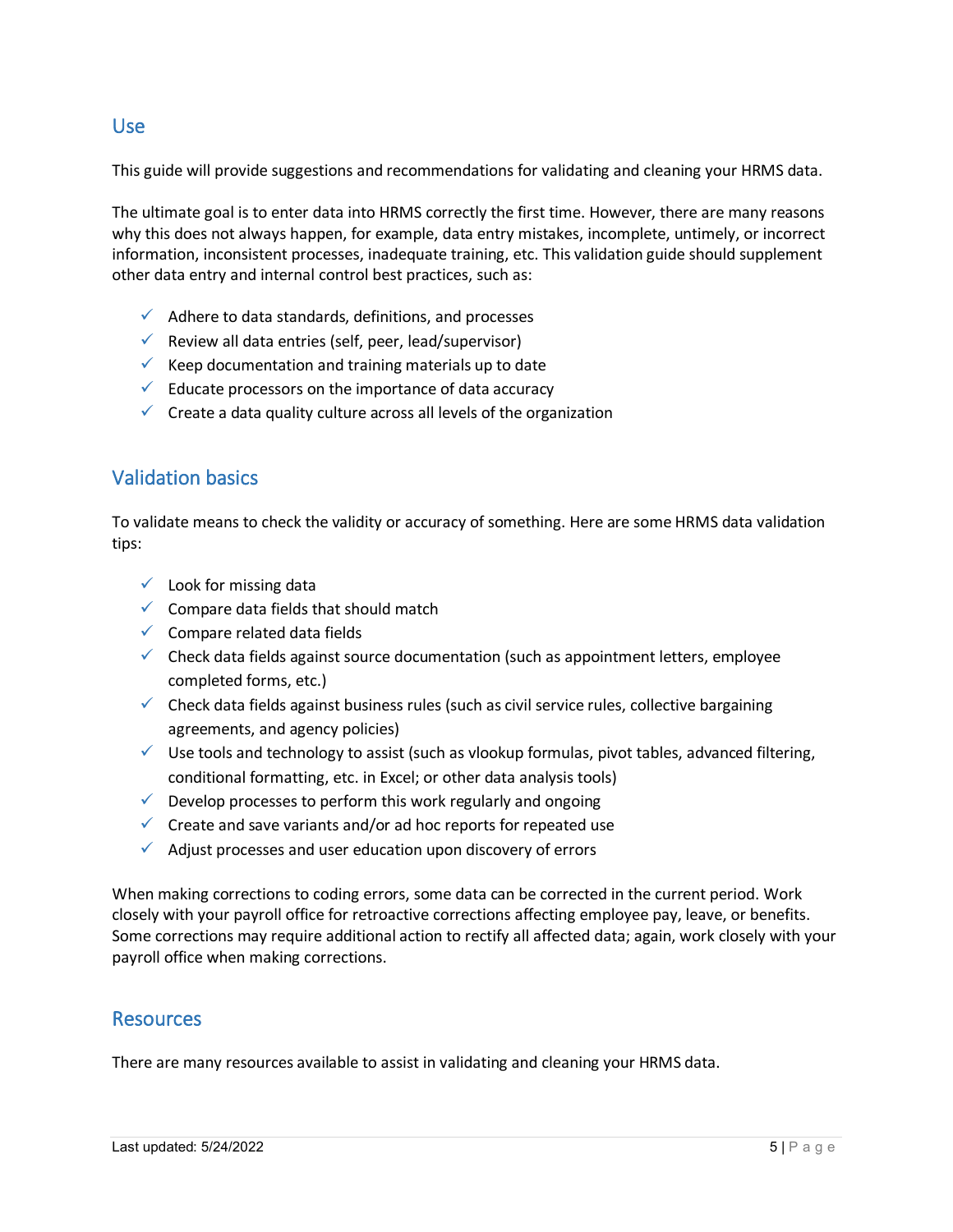| <b>Resource</b>                                     | <b>Description</b>                                                                               |
|-----------------------------------------------------|--------------------------------------------------------------------------------------------------|
| Civil service rules                                 | Provides civil service rules (Title 357 WAC) and                                                 |
|                                                     | supplemental information that applies to all non-                                                |
|                                                     | represented employees and employers under the                                                    |
|                                                     | jurisdiction of Chapter 41.06 RCW except those                                                   |
|                                                     | positions or employees exempted under the                                                        |
|                                                     | provisions of Chapter 357-04 WAC.                                                                |
| <b>Collective bargaining agreements</b>             | Provides contracts negotiated between the state                                                  |
|                                                     | and various unions and collective bargaining                                                     |
|                                                     | units.                                                                                           |
| <b>Compensation and job classes</b>                 | Provides information and tools related to the                                                    |
|                                                     | state's job classification and compensation                                                      |
|                                                     | structures.                                                                                      |
| <b>HRMS</b> data definitions                        | Provides resources to help HRMS end users code                                                   |
|                                                     | their data correctly, such as data definitions                                                   |
|                                                     | resource guide, coding reference guides, job aids,                                               |
|                                                     | etc.                                                                                             |
| <b>HRMS</b> support hub                             | Provides centralized guidance and resource                                                       |
|                                                     | materials for HRMS users, such as user                                                           |
|                                                     | procedures, report procedures, helpful links, etc.                                               |
| <b>Payroll resources</b>                            | Provides resources that help state agencies fulfill                                              |
|                                                     | payroll accounting requirements in Chapter 25 of                                                 |
|                                                     | the SAAM, such as methods and procedures on                                                      |
|                                                     | cash recognition, deceased employees, mid                                                        |
|                                                     | period transfers, shared leave, garnishments,                                                    |
|                                                     | overpayments, etc.                                                                               |
| <b>State Administrative &amp; Accounting Manual</b> | Provides control and accountability over financial<br>and administrative affairs of the state of |
| (SAAM)                                              | Washington                                                                                       |
| <b>Washington Workforce Analytics (WWA)</b>         | Provides information on using WWA, including                                                     |
|                                                     | basics, standard reports, and universe and data                                                  |
|                                                     | design documentation.                                                                            |
|                                                     |                                                                                                  |

The Washington Workforce Analytics enterprise reporting solution has powerful ad hoc reporting capabilities that will make validating your HRMS data easier. Reporting in HRMS is more limited due to minimal ad hoc capabilities; however, there are a number of reports that can assist with your data validation.

<span id="page-5-0"></span>This validation guide will list procedures, job aids, coding reference guides, and reports that may be helpful for each data category.

# Affirmative Action & Demographic Data

Affirmative action and demographic data is collected and reported to help determine workforce representation, so that agencies and the enterprise can develop and implement affirmative action plans and strategies to ensure fair representation and make our workforce more diverse and inclusive. In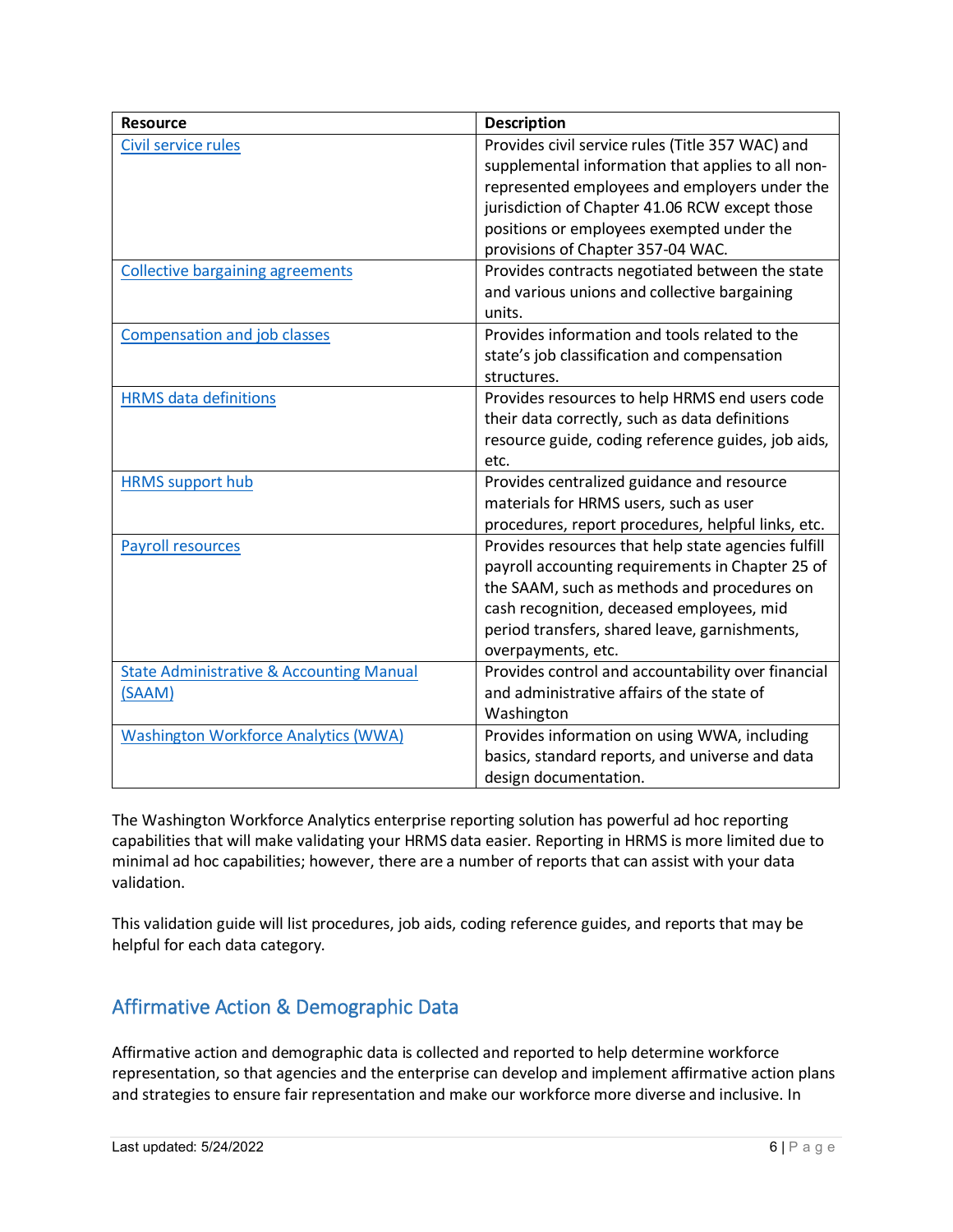HRMS, most affirmative action and demographic related data is located on the Personal Data (0002) and Additional Personal Data (0077) infotypes.

# <span id="page-6-0"></span>Validations

- Are there any missing/blank fields?
- Does the data accurately reflect what the employee disclosed?
- For new hires, does the start date of the Additional Personal Data (0077) infotype record match the employee's hire date?
- Has the ethnic origin field been correctly determined based on the crosswalk?
- If the employee's ethnicity is set to Not Hispanic/Latino, is one or more race box selected?
- Do all veterans have the other protected veteran box checked?
- Do employees with military service have both their military status and veteran status fields completed? (An employee could be a veteran, military spouse, and current National Guard/reservist, so be sure to complete all appropriate fields as disclosed by the employee.)
- Do employees with military service also have the Military Service (0081) and Time Specification/Employ. Period (0552) infotypes completed?
	- $\circ$  Do these infotype start and end dates accurately reflect the employee's prior and/or current military service?
- Have you re-surveyed your employees recently to ensure this data is up to date? Do you have a process in place for employees to notify you of changes, such as reminders to employees to update their information on the Demographic Data Tile in MyPortal?

# <span id="page-6-1"></span>Reports

- WWA Diversity Profile (HPA003)
- WWA Diversity New Hires (HPA004)
- WWA ad hoc queries
- HRMS Employee and Position Status Report (ZHR\_RPTPA231)
- HRMS Flexible Employee Data Report (ZHR\_RPTPAN02)

# <span id="page-6-2"></span>Coding Resources

- HRMS Data Definitions Resource Guide
- Affirmative Action and Demographic Data Guide
- <span id="page-6-3"></span>• Personal Data, Military Service, and Additional Personal Data user procedures

# Date Specifications

Dates on the Date Specifications (0041) infotype are used for various purposes, such as system calculations and processes, enterprise reporting, layoff lists, service awards, and other agency uses. It is important that these dates are accurate and up to date.

- <span id="page-6-4"></span>• Does the employee have all the Date Types necessary for system calculations and processes?
- Have applicable dates been updated or adjusted appropriately for scenarios such as:
	- o part-time employment?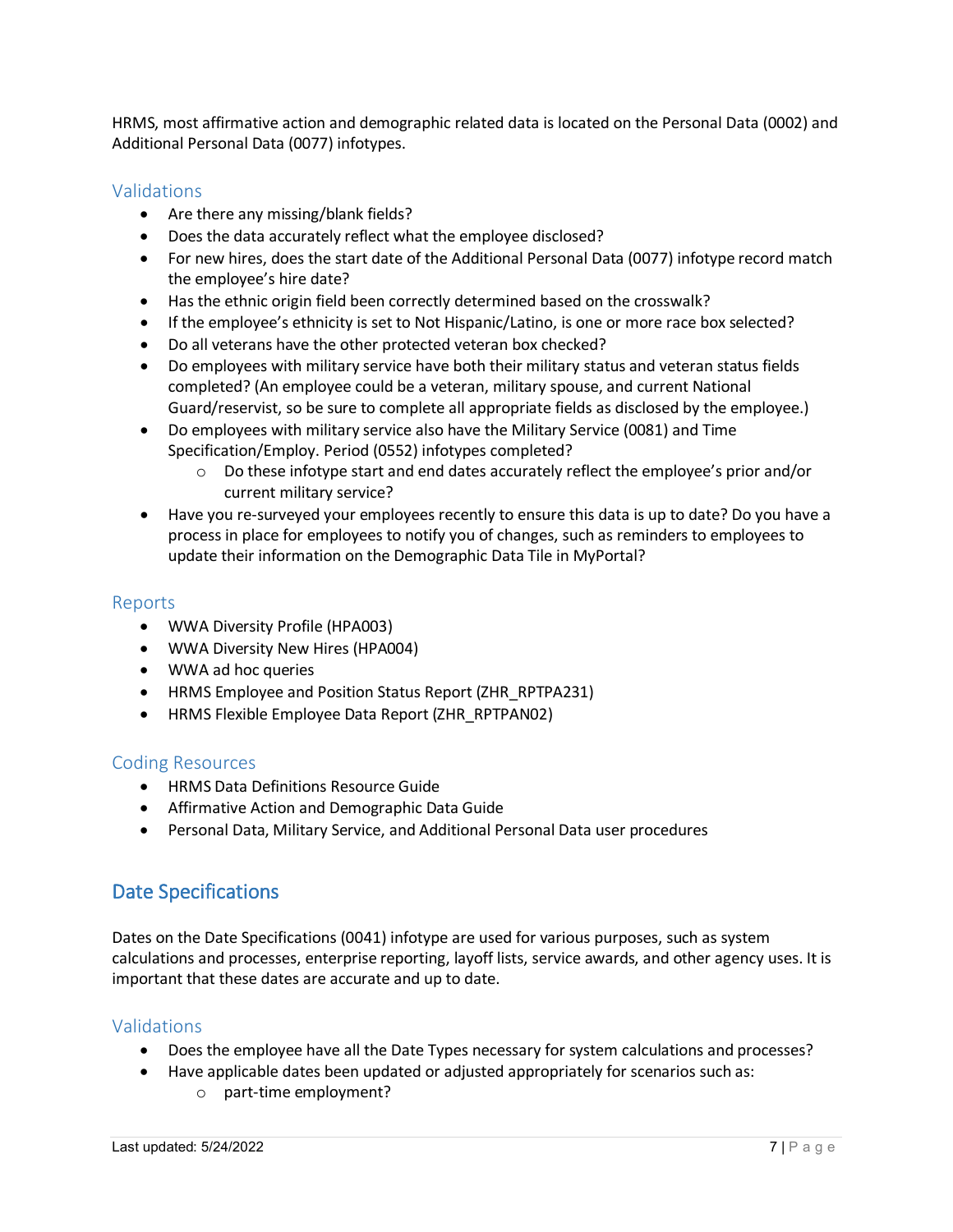- o leave without pay?
- o prior service?
- o recent completions (PD, PDP, WMS Review, Prior PID, etc.)?
- o current leave eligibility (Personal Holiday, Personal Leave Day, JEV)?
- o military service (if your agency uses the Seniority w/ Military Date Type)?
- Are there obsolete Date Types (indicated by ZDNU prefix) on the employee's current record, or Date Types that are no longer applicable?

#### <span id="page-7-0"></span>Reports

- WWA ad hoc queries
- HRMS Date Specifications Report (ZHR\_RPTPA765)
- HRMS Flexible Employee Data Report (ZHR\_RPTPAN02)
- HRMS Actions Report (ZHR\_RPTPA807)
- Wage Type Reporter (PC00\_M99\_CWTR)

#### <span id="page-7-1"></span>Coding Resources

- HRMS Data Definitions Resource Guide
- Date Adjustments Guide
- Date Specifications user procedures
- Civil service rules
- <span id="page-7-2"></span>• Collective bargaining agreements

# Employee Addresses

The employee's residence and mailing addresses are stored in the Addresses (0006) infotype and the employee's work email address is stored in the Communication (0105) infotype. Because employees can change their addresses via MyPortal, some agencies have processes in place to monitor these changes.

Employees are required to have a permanent US residence address in HRMS in order to process payroll; mailing addresses are optional. Employees should not have an out of country address in HRMS.

Employee work email address is needed for the "forgot password" and single sign on features for agencies that use MyPortal. It is also necessary for accurate routing of leave request/approval notifications from MyPortal.

# <span id="page-7-3"></span>Validations

- Does the employee have a permanent residence address within the US?
- If the employee has a mailing address, is it an address within the US?
- Is the employee's email address their work email? (note: there may be appropriate exceptions)

#### <span id="page-7-4"></span>Reports

- WWA ad hoc queries
- HRMS Flexible Employee Data Report (ZHR\_RPTPAN02)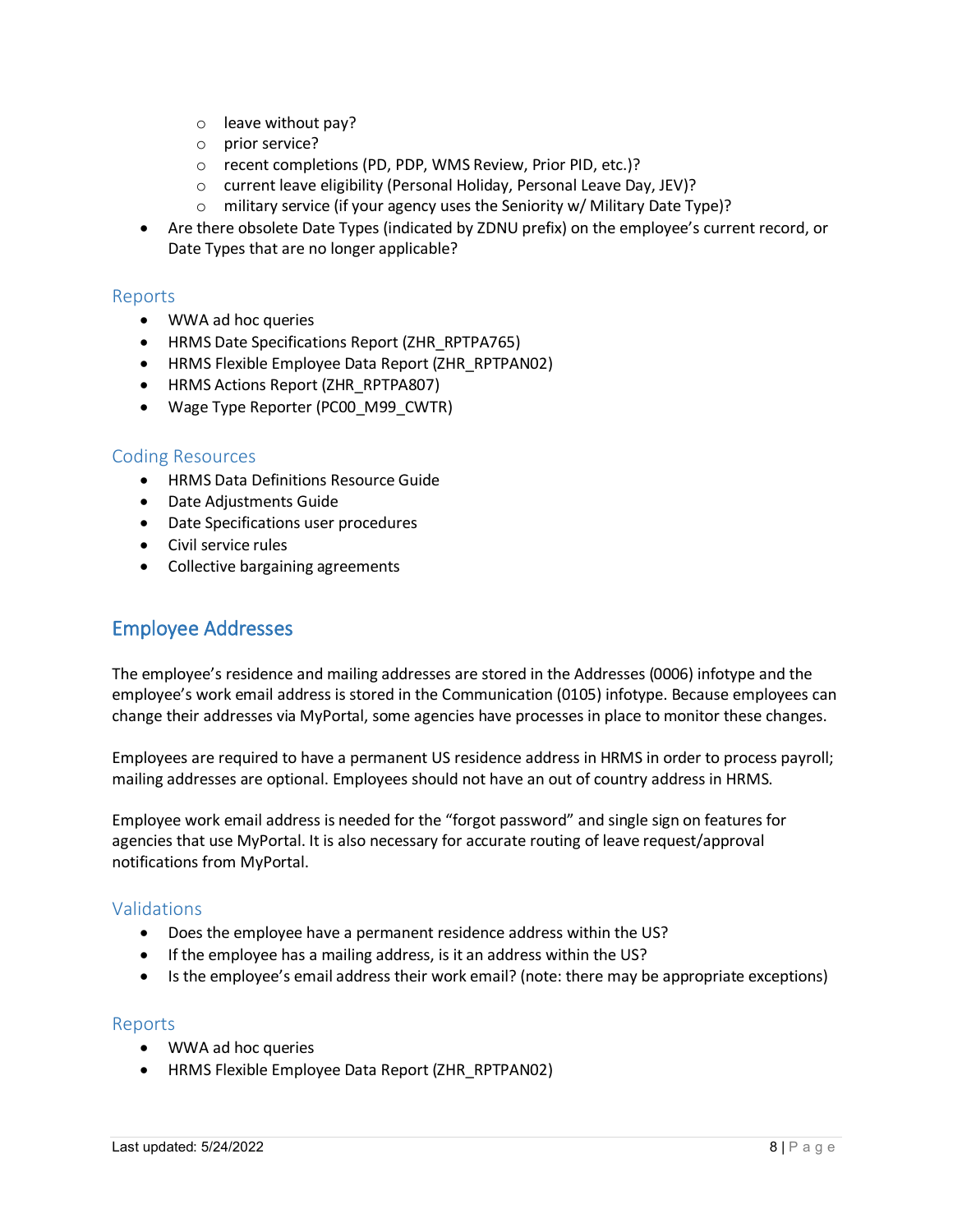# <span id="page-8-0"></span>Coding Resources

- Addresses user procedures
- <span id="page-8-1"></span>• Communication – Employee Email Address user procedures

# Employees Paid According to their Job

Employees should be paid based on the job they are performing and the Basic Pay (0008) infotype should accurately reflect the employee's assigned job and corresponding pay. For most employees, their pay will align with both their assigned position and job. In situations where the employee is performing a job different than that assigned to their position (such as in-training or underfill appointments), the employee should have a direct job to person relationship created and their pay should reflect the planned compensation for the employee's job and not the position's job.

One appropriate exception to an employee's pay not reflecting their job's planned compensation is when the employee is authorized to be paid above the salary range or band maximum. The employee's pay scale group should reflect the job's planned compensation and their pay should be directly valued.

# <span id="page-8-2"></span>Validations

- Do the employee's Pay Scale Area and Group fields match the job's planned compensation?
- If the employee is on a standard, incremental salary schedule (Pay Scale), is their Indirect Valuation field set to "I" (Indirectly Valued)? (note: this does not apply to employees who are paid above the maximum of their salary range)
- If the employee is authorized to be paid above the salary range or band maximum, is their Indirect Valuation field set to blank (directly valued) and their Pay Adjust Reason set to Y Rate (Non WMS Only) or W Rate (WMS Only)? (note: or other applicable Pay Adjust Reason for WMS and EMS employees whose agency received approval from OFM to pay above the band)
- For employees with Assignment Pay or Premium Pay wage types on their Basic Pay (0008) infotype, is there authority to pay these amounts and are they relevant for the employee's current job and/or position?
	- $\circ$  For positions and employees eligible for various additional pay, has the appropriate wage type(s) been added to the employee's Basic Pay (0008) infotype?
	- $\circ$  For positions and employees no longer eligible for various additional pay, has the appropriate wage type(s) been removed from the employee's Basic Pay (0008) infotype?

#### <span id="page-8-3"></span>Reports

- WWA ad hoc queries
- HRMS Job Class Planned Compensation Report (ZHR\_RPTOMN05)
- HRMS Compare Actual Base Salary to Planned Compensation (S\_AHR\_61018798) (note: this report only includes position planned compensation data. For employees with direct Job-toperson relationships, be sure to compare their salary with job planned compensation data instead.)
- HRMS Employee Basic Pay History Report (ZHR\_RPTPAIT08)
- HRMS Flexible Employee Data Report (ZHR\_RPTPAN02)
- HRMS WMS and EMS Reports (ZHR\_RPTPA802)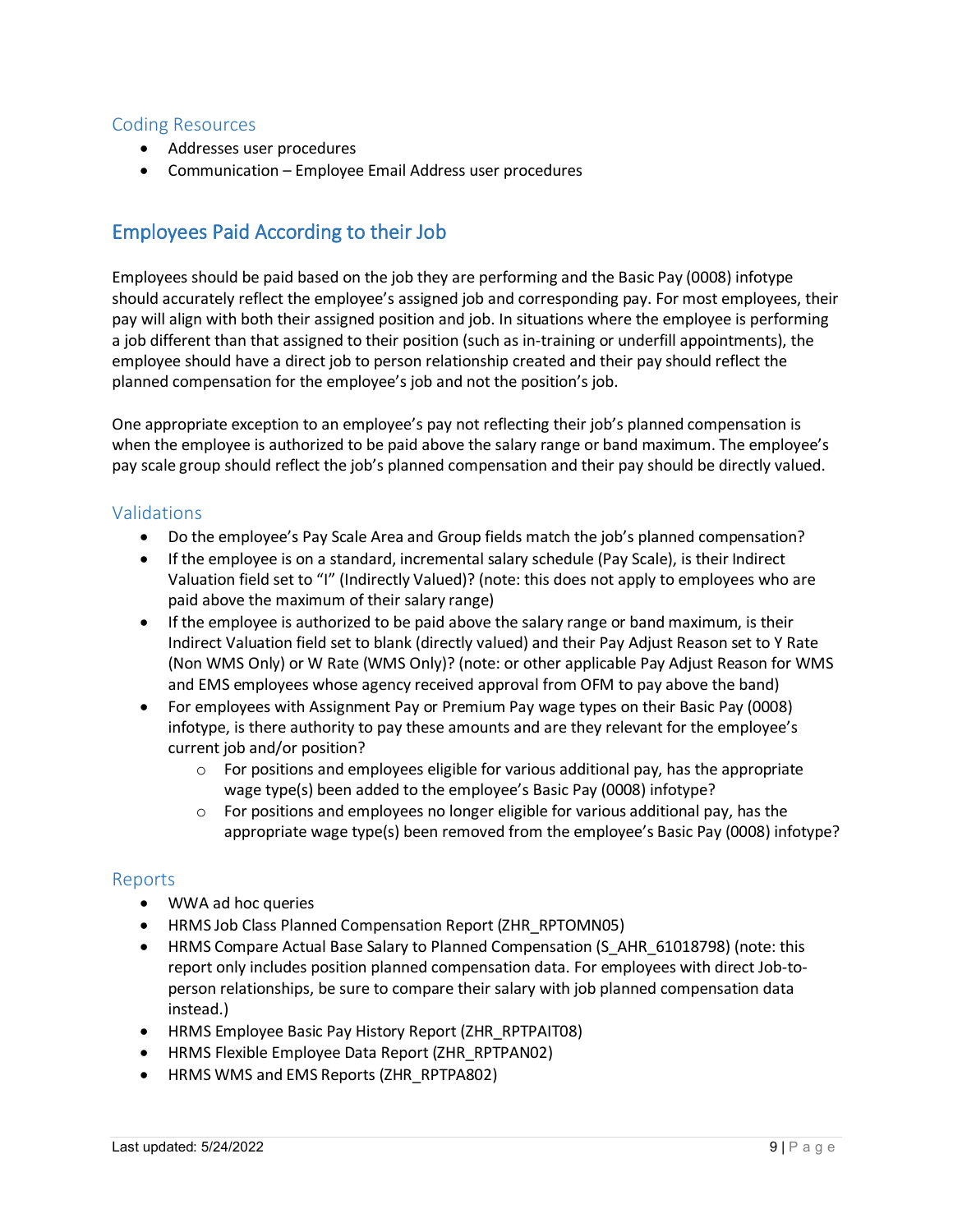# <span id="page-9-0"></span>Coding Resources

- State Human Resources Compensation and job classes website
- HRMS Data Definitions Resource Guide
- In-Training Appointments Coding Reference Guide
- Job to Person Relationship (Estab. In-training Plan) user procedure
- Job to Person Relationship (In-training Plan Completed) user procedure
- Personnel Administration user procedures that assign an employee to a position, such as New Hire, Rehire, Appointment Change, and Concurrent Employment Actions
- Civil service rules
- <span id="page-9-1"></span>• Collective bargaining agreements

# Home and Alt Assignment

Per HR Directive 20-01 Home and alternative assignment approval & reporting requirements, home and alternative assignments need to be entered into HRMS for accurate monthly reporting. The data fields used are Action Type and Action Reason. Agencies are required to key the start and end date of home and alternative assignments using the designated codes below.

- 1. Action Type: Leave of Absence Active (U8) (04) Home Assignment
	- (42) Alternative Assignment
- 2. Return from Leave of Absence –Active (UA) (17) Home Assignment (44) Alternative Assignment Except in the event of a Separation action. A Return from Leave of Absence action is not necessary if an employee separates from state service prior to ending their alternative assignment; a Separation Action is sufficient.

# Validations

- Did you enter a leave of absence action for each employee on home or alternative assignment?
- Did you enter a return from leave of absence action at the end of the home or alternative assignment? (except in the event of a separation)
- Were the Actions keyed by the fifth of the following month?

#### Reports

- WWA ad hoc queries
- HRMS Actions Report (ZHR\_RPTPA807)
- HRMS Flexible Employee Data Report (ZHR\_RPTPAN02)

- HRMS Data Definitions resource guide
- HR Directives Home and alternative assignment approval & reporting requirements
- HR Directives Procedure regarding home and alternative assignment reporting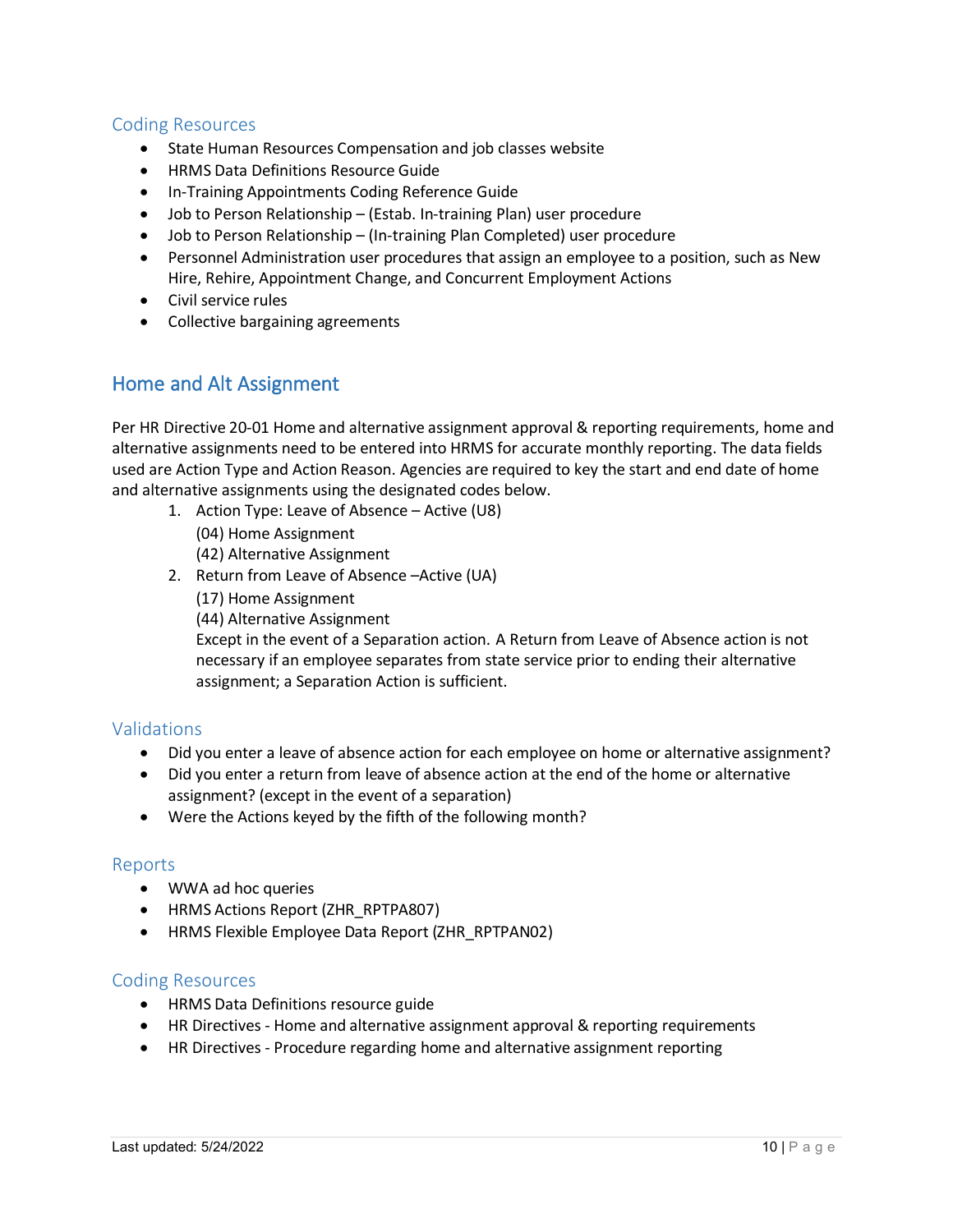# Modern Work (Telework /Flex Work / Compressed Work Week)

The Modern Work Environment promotes flexibility in how, when, and where work gets done. This data is used to improve strategies on Executive Order 16-07, "Building a Modern Work Environment". There are several fields that exist in HRMS on both the position and employee. The Telework/Flex Work (POS) (9901) infotype tracks the position's eligibility for telework, flextime, and compressed workweek schedules. The Telework/Flex Work (Employee) (9106) infotype tracks the employee's participation in telework, flextime, and compressed workweek schedules.

# Validations

- Is the position eligibility for telework, flex work, and compressed workweek accurate?
- Is the employee's participation in telework, flex work, and compressed workweek accurate?
- Does the employee's participation in telework/flexwork align with the position's eligibility?
- Do you have a process in place to update the employee's flextime and/or compressed workweek fields when the employee's work schedule changes?
- Do you have a process in place to update the employee's telework field when the employee's telework agreement or telework schedule changes?

#### Reports

- WWA ad hoc queries
- HRMS Flexible Date Report (ZHR\_RPTPAN02)
- HRMS Employee Duty Station Reports (ZHR\_RPTPA805)
- HRMS Position Duty Station Reports (ZHR\_RPTOMN04

#### Coding Resources

- HRMS Data definitions resources guide
- Telework/Flex Work (Position) user procedures
- <span id="page-10-0"></span>• Telework/Flex Work (Employee) user procedures

# Movement from Higher Education to General Government

Additional action is often needed in HRMS (compared to other new hire or rehire actions) when an employee moves, without a break in service, from higher education (or other state agency that does not use HRMS) into a general government agency that uses HRMS.

- <span id="page-10-1"></span>• Was the action reason set to Higher Ed to Gnl Gvt?
- If the employee gained permanent status with the higher education institution, do their contract type and work contract accurately reflect their status?
- Has the employee's service dates been adjusted to account for prior state service?
- Has the employee's leave balances been manually adjusted as needed?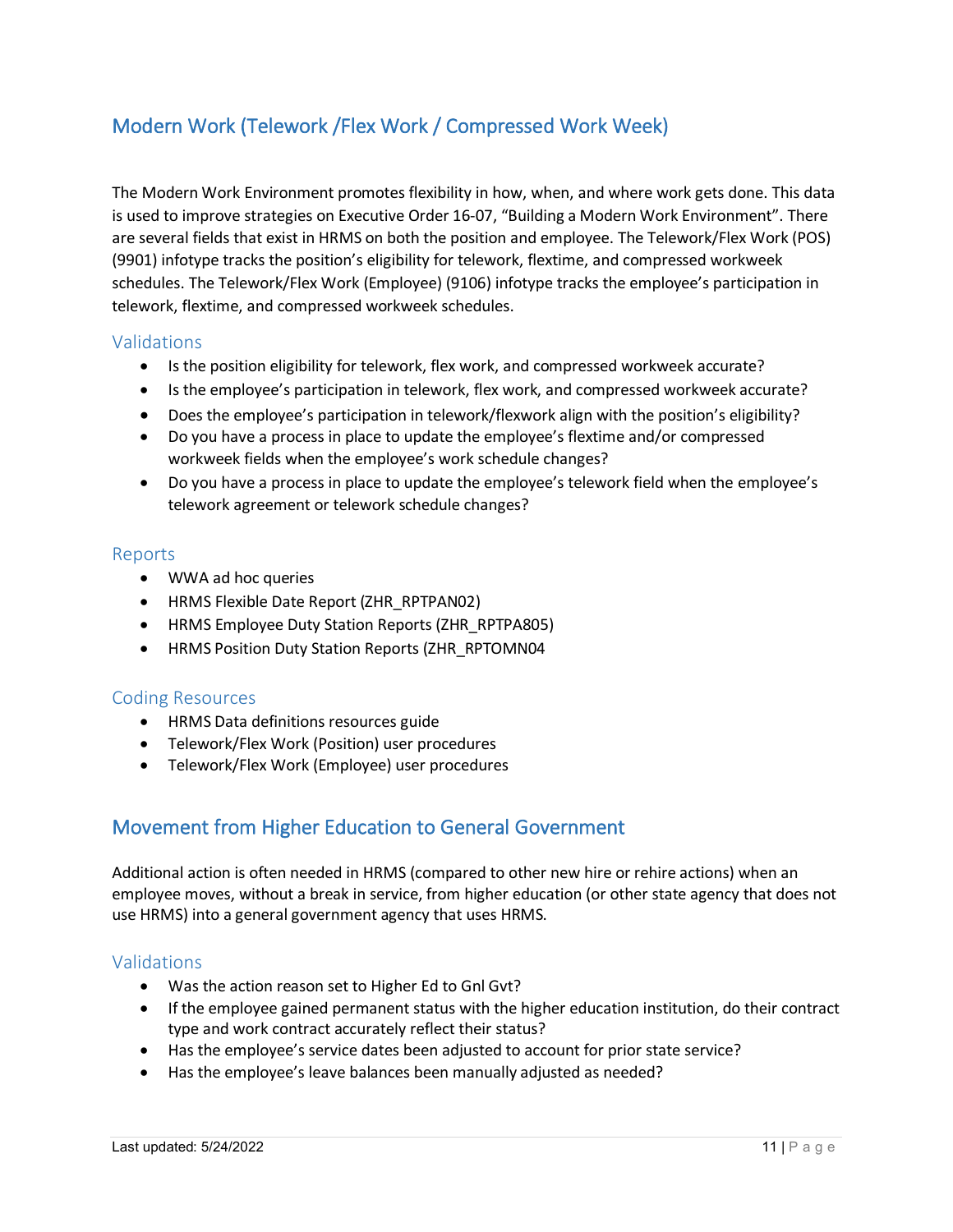- Does the employee have a Next Increase Date entered on their Basic Pay (0008) infotype? (note: there may be appropriate exceptions)
- Was the employee put in the correct benefits plans?

#### <span id="page-11-0"></span>Reports

- WWA ad hoc queries
- HRMS Actions Report (ZHR\_RPTPA807)
- HRMS Flexible Employee Data Report (ZHR\_RPTPAN02)
- HRMS Periodic Increment and Longevity Increase Projection Report (ZHR\_RPTPA803)
- HRMS Attendance System Change Report (ZHR\_RPTTM084)

#### <span id="page-11-1"></span>Coding Resources

- HRMS Data Definitions Resource Guide
- Date Adjustments Guide
- Basic Pay Add Next Increase Date user procedure
- Date Specifications user procedures
- Quotas Generate Accruals Manually user procedure
- Civil service rules
- <span id="page-11-2"></span>• Collective bargaining agreements

# Next Increase Date

Next Increase Date is an override to the automated periodic increment and longevity increase process, located on the Basic Pay (0008) infotype. There are many scenarios when a Next Increase Date override is needed. If a Next Increase Date is not entered when necessary, the employee may not receive their periodic increment or longevity increase on the correct date, resulting in an overpayment or underpayment.

# <span id="page-11-3"></span>Validations

• Ensure a Next Increase Date is entered on all applicable employees. Refer to the Coding Resources (below) for scenarios when a Next Increase Date is needed.

#### <span id="page-11-4"></span>Reports

- WWA ad hoc queries
- HRMS Periodic Increment and Longevity Increase Projection Report (ZHR\_RPTPA803)
- HRMS Employee Basic Pay History Report (ZHR\_RPTPAIT08)
- HRMS Flexible Employee Data Report (ZHR\_RPTPAN02)
- HRMS Actions Report (ZHR\_RPTPA807)

- <span id="page-11-5"></span>• HRMS Data Definitions Resource Guide
- Basic Pay Add Next Increase Date user procedure
- Civil service rules
- Collective bargaining agreements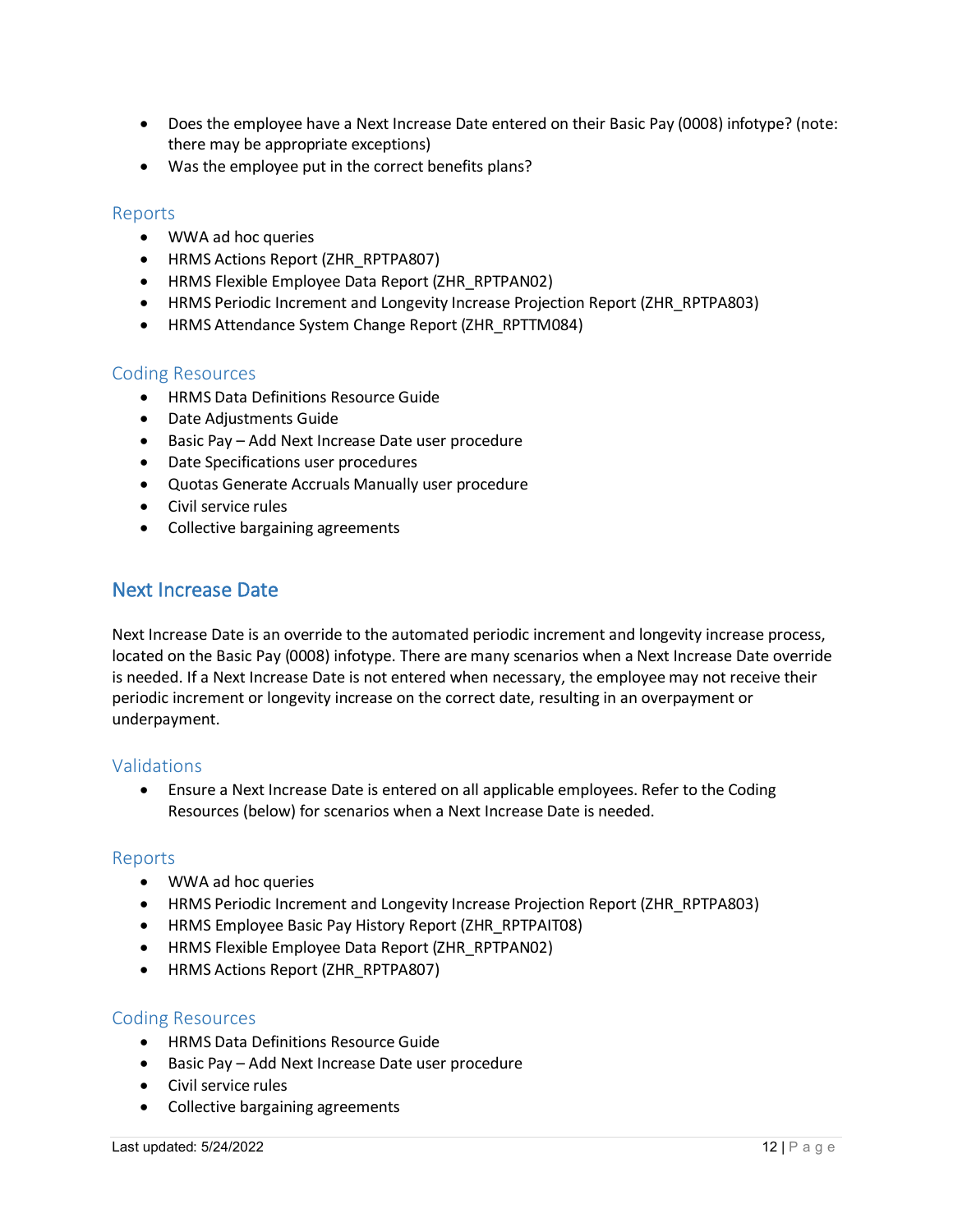# <span id="page-12-0"></span>Non-Employees

Non-employees are individuals who receive payment via HRMS but are not typically considered state employees. There are many fields that require specific coding for non-employee positions and employees. Since non-employees are typically excluded from enterprise reporting, it is essential to code these fields correctly. Refer to the Non-Employee Coding Reference Guide for examples of nonemployee groups.

### <span id="page-12-1"></span>Validations

- Are the position's and employee's Employee Group fields set appropriately?
- Are the position's and employee's Personnel Subarea fields set appropriately?
- Is the employee's work contract set to Non Employee?
- Are the position's and employee's pay fields aligned and set appropriately?
- Is the employee's Pay Adjust Reason set to Non Employee?

#### <span id="page-12-2"></span>Reports

- WWA ad hoc queries
- HRMS Flexible Employee Data Report (ZHR\_RPTPAN02)
- HRMS Employee Duty Station Reports (ZHR\_RPTPA805)
- HRMS Position Duty Station Reports (ZHR\_RPTOMN04)
- HRMS IT1018 Position Cost Distribution (ZHR\_RPTFI1018)

#### <span id="page-12-3"></span>Coding Resources

- HRMS Data Definitions Resource Guide
- <span id="page-12-4"></span>• Non-Employee Coding Reference Guide

# Part-time Employees

When an employee works part-time, many fields need to be coded appropriately for HRMS to calculate pay and benefits correctly. Most part-time related fields are located on the Planned Working Time (0007) and Basic Pay (0008) infotypes. These fields also impact calculated measures in enterprise reporting related to percent of position occupied.

- <span id="page-12-5"></span>• Is the employee's Part-time employee box checked?
- Does the employee's Wage Type on their Basic Pay (0008) infotype align with their Employee Subgroup?
- Does the employee's Time Management Status align with their Employee Subgroup?
- Does the employee's Working Hours per Payroll Period align with their Capacity Utilization Level?
- If the employee is hourly and has additional pay entered on their Basic Pay (0008) infotype, is their Capacity Utilization Level set to 100%?
- Do the employee's Employment Percent and Capacity Utilization Level fields match? (note: there may be appropriate exceptions)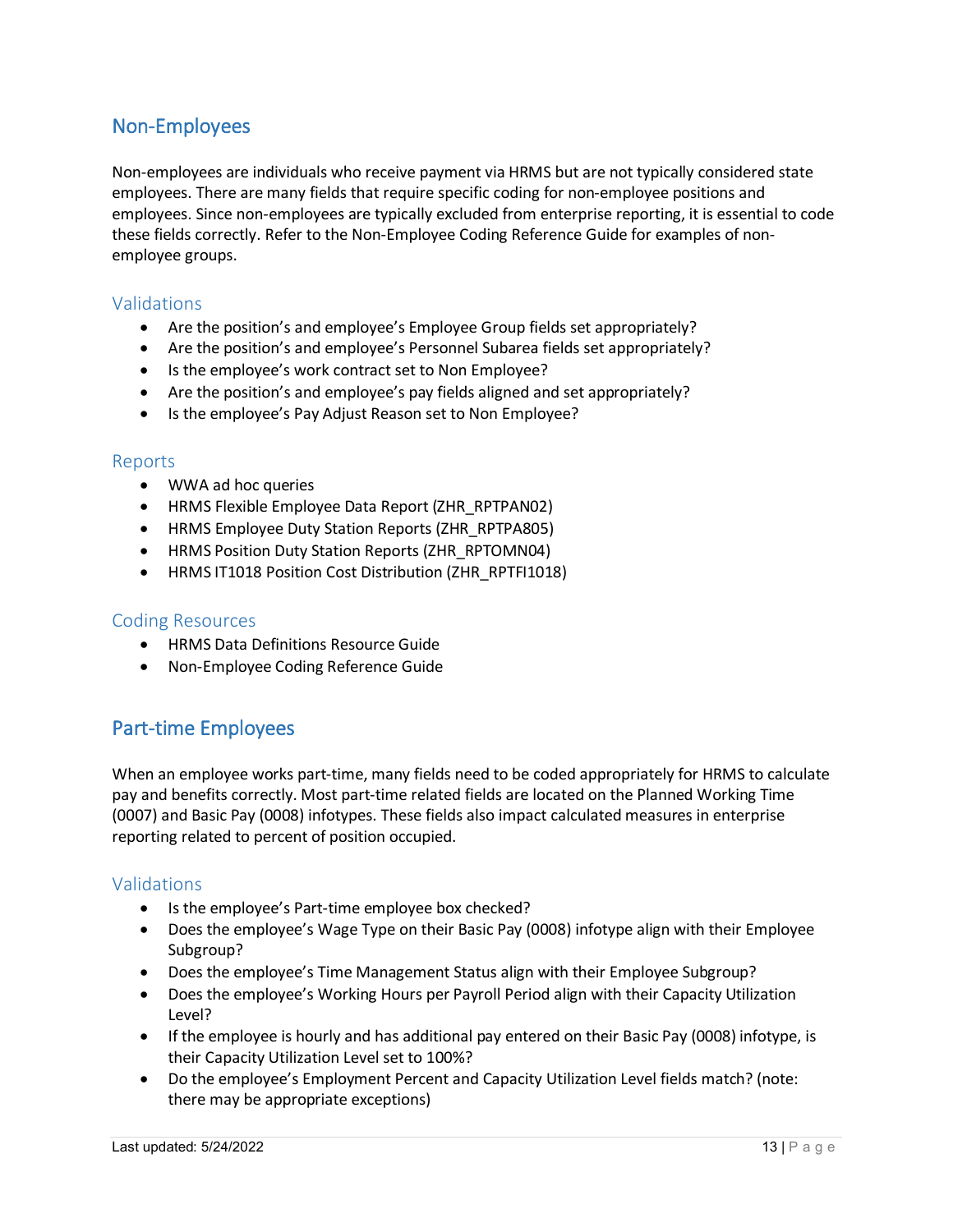• Has the employee's seniority date been accurately adjusted for part-time work?

#### <span id="page-13-0"></span>Reports

- WWA ad hoc queries
- HRMS Flexible Employee Data Report (ZHR\_RPTPAN02)
- HRMS Employee Basic Pay History Report (ZHR\_RPTPAIT08)

#### <span id="page-13-1"></span>Coding Resources

- HRMS Data Definitions Resource Guide
- Part-time Employees Coding Reference Guide
- Appointment Change Action (PA) Change EE Subgroup or Adjustment of Hours user procedures
- Planned Working Time user procedures
- Basic Pay user procedures
- Civil service rules
- <span id="page-13-2"></span>• Collective bargaining agreements

# Position and Employee Data

There are several fields that exist on both the position and employee. In many situations, the position and employee data should match.

# <span id="page-13-3"></span>Validations

- Compare the following employee and position fields to determine if they are set appropriately:
	- o Personnel Area
	- o Personnel Subarea
	- o Employee Group
	- o Employee Subgroup
	- o Pay Scale/Grade Type, Area, Group (see Employees Paid According to their Jobs section)
- Does the employee's participation in telework/flexwork align with the position's eligibility?

#### <span id="page-13-4"></span>Reports

- WWA ad hoc queries
- HRMS Flexible Employee Data Report (ZHR\_RPTPAN02)
- HRMS Employee Duty Station Reports (ZHR\_RPTPA805)
- HRMS Position Duty Station Reports (ZHR\_RPTOMN04)
- HRMS IT1018 Position Cost Distribution (ZHR\_RPTFI1018)

- <span id="page-13-5"></span>• HRMS Data Definitions Resource Guide
- Non-Represented Management Coding Reference Guide
- Non-Employee Coding Reference Guide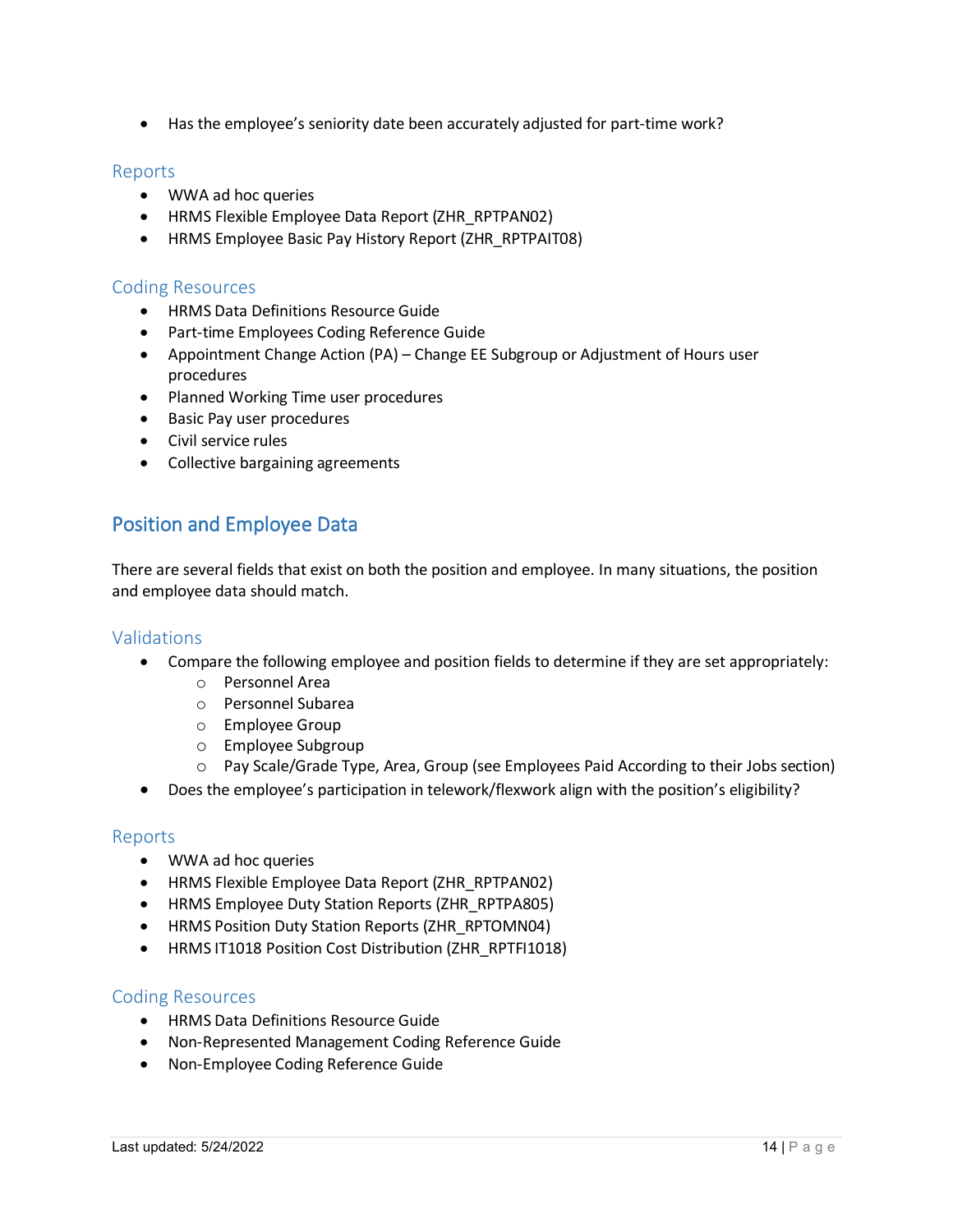# <span id="page-14-0"></span>Position Reporting Relationships

For agencies that use MyPortal for leave reporting, it is important that position reporting relationships are accurate so that leave requests are routed correctly. Each leave approver must have an active Manages (A 012) and Is line supervisor (B 002) relationships set up on their position, in addition to the applicable security role assigned.

Supervisor / Subordinate reporting relationships also feed to the Washington State Learning Center, so it is important to have accurate reporting relationships established for accurate supervisor designations for training notification and approval purposes.

# <span id="page-14-1"></span>Validations

- Do all filled positions identified as leave approvers have an active Manages (A 012) relationship?
- Do all filled positions identified as leave approvers have appropriate Is line supervisor (B 002) relationships?
- For positions that are multi-filled, is the correct incumbent being reported as the supervisor? (HRMS will only report one incumbent as the supervisor and defaults to the person with the lowest personnel number unless an override is entered.)

#### <span id="page-14-2"></span>Reports

- WWA ad hoc queries
- HRMS Org Structure Maintenance Report (S\_AHR\_61016528)
- HRMS Organization and Staffing Display (PPOSE)

# <span id="page-14-3"></span>Coding Resources

- Create Position to Org Unit Manages (Chief) Relationships (ESS) user procedure
- <span id="page-14-4"></span>• Multi-Filled Supervisor/Leave Approver Position – Copy and Update Record

# Redaction Indicator

The Redaction Indicator is used to indicate an agency should inquire further before releasing the employee's personally identifying information outside the agency. There are many different reasons an employee's personally identifying information should not be released, such as the employee has a current protection order in place, is an undercover law enforcement officer, or is in the Secretary of State's Address Confidentiality Program (ACP). This field is located on the Personal Data (0002) infotype.

The agency is responsible for determining the appropriateness of redacting the personally identifiable information (PII) data of employees that meet the criteria. The agency's Privacy Officer and/or Public Records Officer should be engaged in the decision making. In the case of public records requests or discovery requests, it is recommended that the agency consult with its assigned counsel in the Attorney General's Office prior to redacting or withholding records.

# Validations

• Is the employee's Redaction Indicator field set appropriately?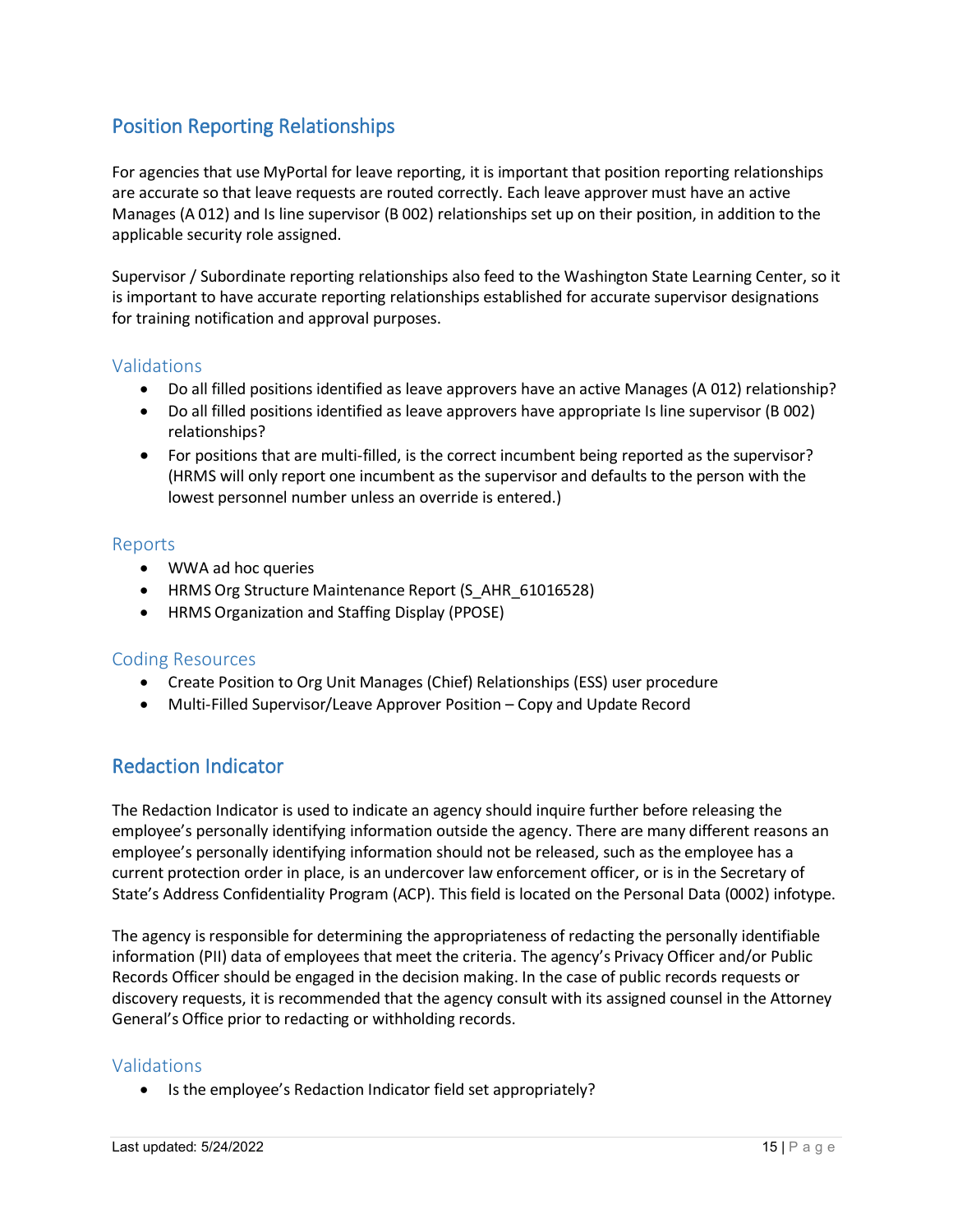• Do you have a process in place to update this field as the employee's circumstances change (i.e. as eligibility expires or changes)?

### Reports

- WWA ad hoc queries (redaction indicator is only available in your WWA secure account)
- HRMS Flexible Employee Data Report (ZHR\_RPTPAN02)

#### Coding Resources

- HRMS Data Definitions Resource Guide
- Personal Data user procedures
- <span id="page-15-0"></span>• Applicable laws and rules on data privacy, PII, Public Records Act, etc.

# Union Representation

There are two primary fields that indicate a position's or employee's representation status: Personnel Subarea and Pay Scale Type. Representation status is used in system processes, calculations, and enterprise reporting; therefore it is important to have accurate data. Representation status may change with an appointment change or due to new or updated bargaining unit descriptions.

# <span id="page-15-1"></span>Validations

- Does the employee's Personnel Subarea match the position's? (note: there may be appropriate exceptions)
- Does the employee's Pay Scale Type align with their Personnel Subarea?

# <span id="page-15-2"></span>Reports

- WWA ad hoc queries
- HRMS Flexible Employee Data Report (ZHR\_RPTPAN02)
- HRMS Employee and Position Status Report (ZHR\_RPTPA231)
- HRMS Wage Type Report (ZHR\_RPTPY004)
- HRMS Wage Type Reporter (PC00 M99 CWTR)

#### <span id="page-15-3"></span>Coding Resources

- HRMS Data Definitions Resource Guide
- Recurring Payments/Deductions user procedures
- <span id="page-15-4"></span>• Collective bargaining agreements

# WMS Positions and Employees

There are many fields that require specific or additional coding for Washington Management Service positions and employees. Correctly coding these fields is essential for accurate enterprise reporting. The position and/or employee is considered WMS if they are assigned a WMS job. However, the two WMS reports in HRMS were built to return positions and/or employees if the Personnel Subarea field is set to WMS.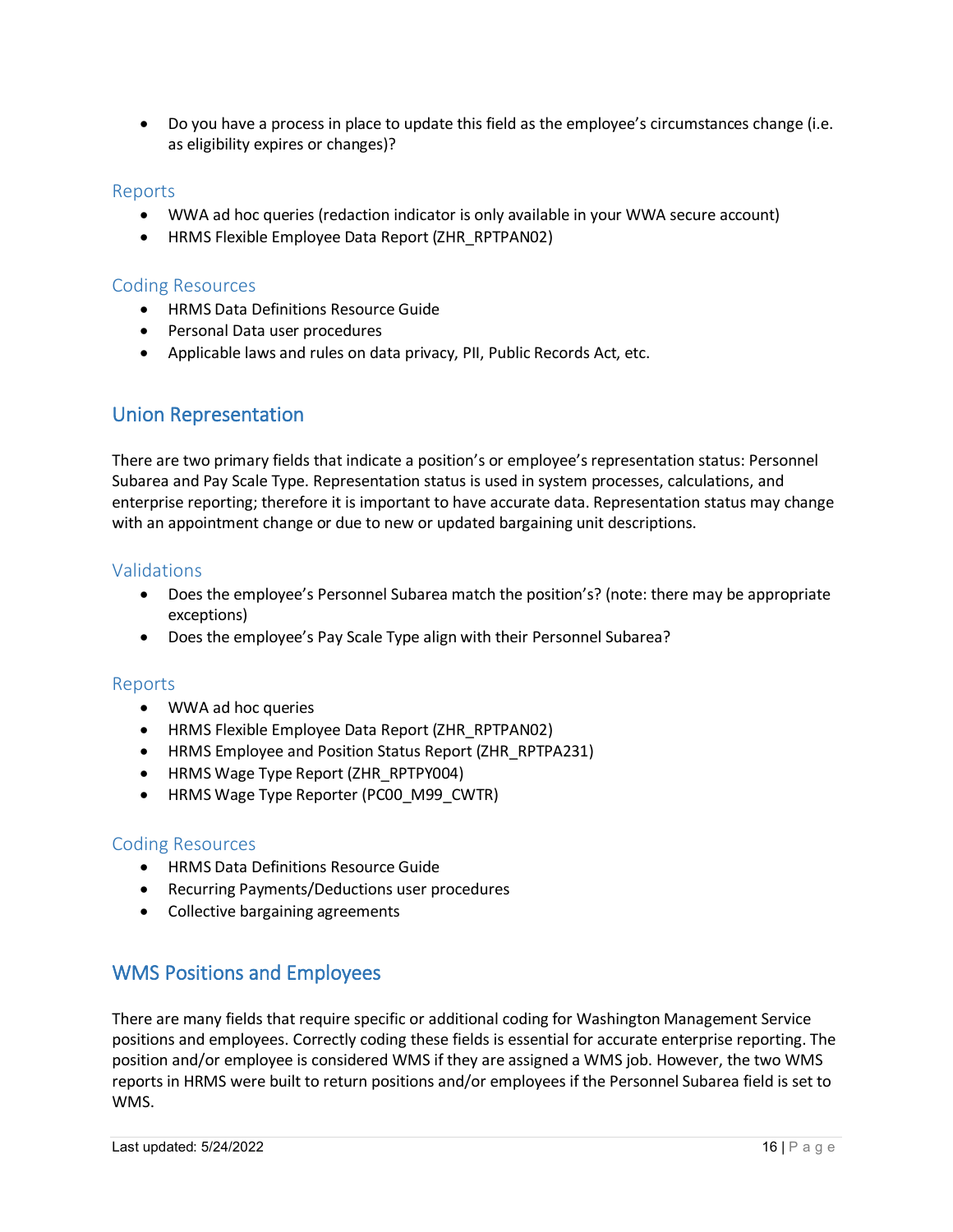When you reallocate a position into or out of WMS, or re-band a WMS position, it is especially important to ensure you have reviewed and updated all necessary fields.

# <span id="page-16-0"></span>Validations

- Does the position have a current working title?
- Does the position have a single active Management Type relationship?
- Does the position have a single active Market Segment relationship?
- Does the position have a single active JVAC relationship?
- Have all old JVAC Points on the position's Description (1002) infotype been delimited?
- Does the position have active Primary Inclusion and Secondary Inclusion (if applicable) relationships?
- Is the position's Personnel Subarea field set to WMS?
- Does the position's planned compensation align with the assigned WMS job (Pay Grade Type = Non-Represented, Pay Grade Area = WMS, Pay Grade = appropriate band)?
- Are the position and employee pay fields aligned and set appropriately? (see Employees Paid According to their Jobs)
- Is the employee's Personnel Subarea field set to WMS?
- Is the employee's work contract set appropriately? Was the employee's status updated after completing their WMS review period?
- Do the employee's pay fields match the WMS job assigned (Pay Grade Type = Non-Represented, Pay Grade Area = WMS, Pay Grade and Pay Grade Level = appropriate band)?

### <span id="page-16-1"></span>Reports

- WWA ad hoc queries
- HRMS WMS/EMS Reports (ZHR\_RPTPA802)
- HRMS WMS Activity Reports (ZHR\_RPTOMN03)
- HRMS Flexible Employee Data Report (ZHR\_RPTPAN02)

#### <span id="page-16-2"></span>Coding Resources

- HRMS Data Definitions Resource Guide
- Non-Represented Management Coding Reference Guide
- Washington Management Service website
- <span id="page-16-3"></span>• Civil service rules

# Work Contract and Contract Type

It is important that the employee's Work Contract and Contract Type accurately reflect the employee's status. Be sure to update these fields appropriately once an employee has completed a review period. You can easily track when a review period is ending by using the Monitoring of Tasks (0049) infotype and Task Monitoring Report (S\_PH0\_48000450). Or, you can manually calculate when the review period ends based on the employee's Appointment Date or Action Effective Date; be sure to consider any review period extensions, prior time that counts, or adjustments due to leave without pay.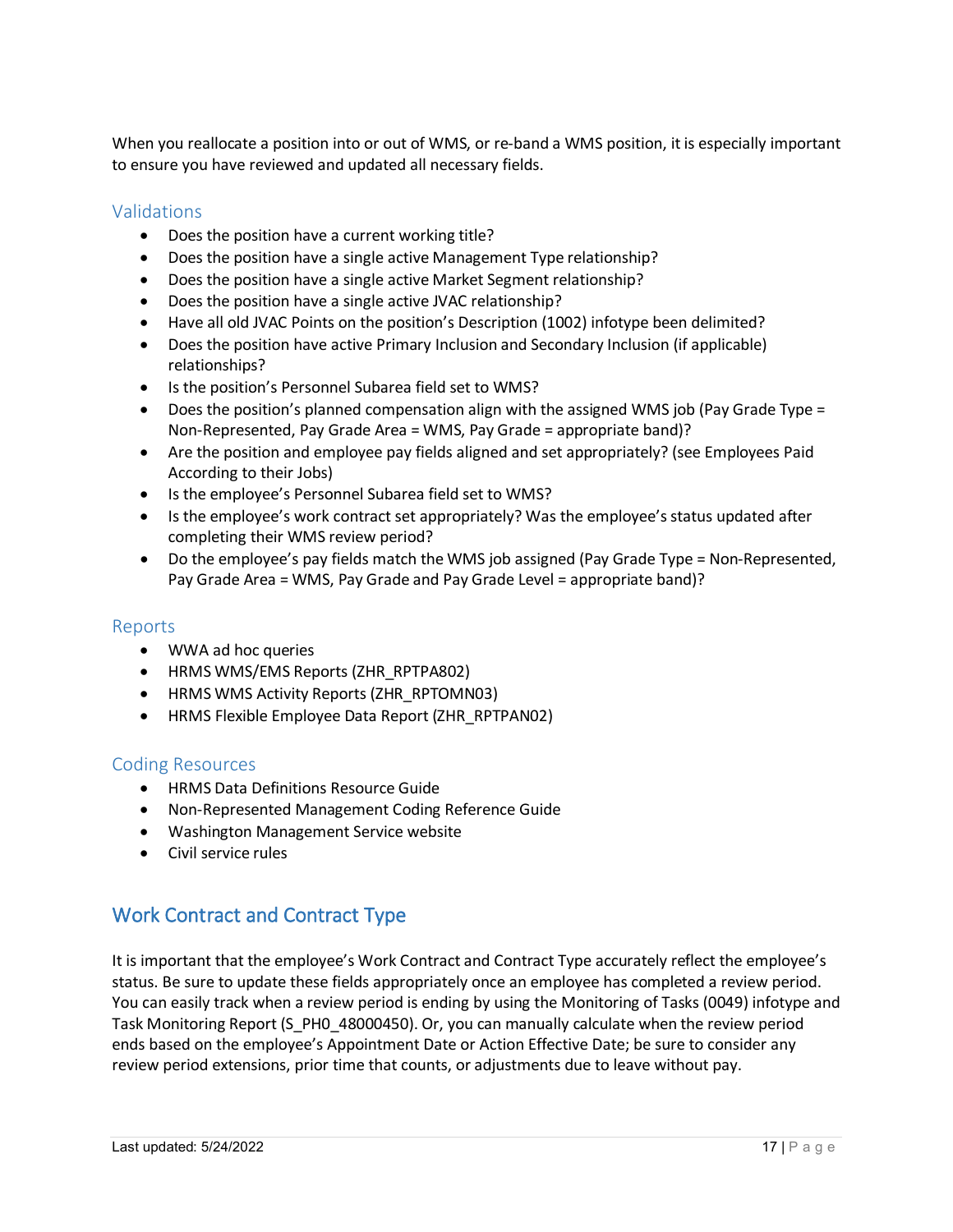# <span id="page-17-0"></span>Validations

- For employees who have completed a probationary period, is their Contract Type set to Permanent?
- Are there any employees whose work contract still shows a review period even though they have successfully completed it?
	- $\circ$  Review period work contracts = Apprntc/Prob (07), Apprntc/Trl Srv (08), Apprntc/Trnstnl (13), InTrng/Prob (04), InTrng/Trl Srv (05), Probationary (02), Project – Prob (22), Project TrSvc (21), Seasonal – Prob (19), Review Period (26), Seasonal TrSvc (18), Trial Service (03), Transitional (10), and WMS Review (23).
- Do all non-employees have their work contract set to non-employee? (see Non-Employees section)

#### <span id="page-17-1"></span>Reports

- WWA ad hoc queries
- HRMS Task Monitoring Report (S\_PH0\_48000450)
- HRMS Flexible Employee Data Report (ZHR\_RPTPAN02)
- HRMS Actions Report (ZHR\_RPTPA807)

#### <span id="page-17-2"></span>Coding Resources

- HRMS Data Definitions Resource Guide
- Change of Status Action user procedure
- Monitoring of Tasks user procedures
- Civil service rules
- <span id="page-17-3"></span>• Collective bargaining agreements

# Work County

There are multiple work county data fields in HRMS: Duty Station County, UFI County, and Worksite county. These fields are used for different purposes, so it is important that all fields are current and accurate. Because work county data lives on several infotypes in HRMS and is entered by multiple roles, it easily becomes out of sync. UFI address information is entered on the position's Address (1028) infotype, and an override can be entered on the employee's Duty Station Address (9105) infotype. Duty station county is entered on the position's Job Attributes (1660) infotype, but is only needed if a UFI address does not exist on the position. Worksite county is entered on the employee's Unemployment State (0209) infotype.

Refer to the data definitions resource guide for each of the work county field definitions. The data definitions also include information about the various uses of each county field.

- <span id="page-17-4"></span>• Are there any missing/blank county fields?
	- o If the position's UFI address is blank, is the Duty Station County field populated correctly?
- Does the employee's Worksite county match the position's (or employee's override) UFI county?